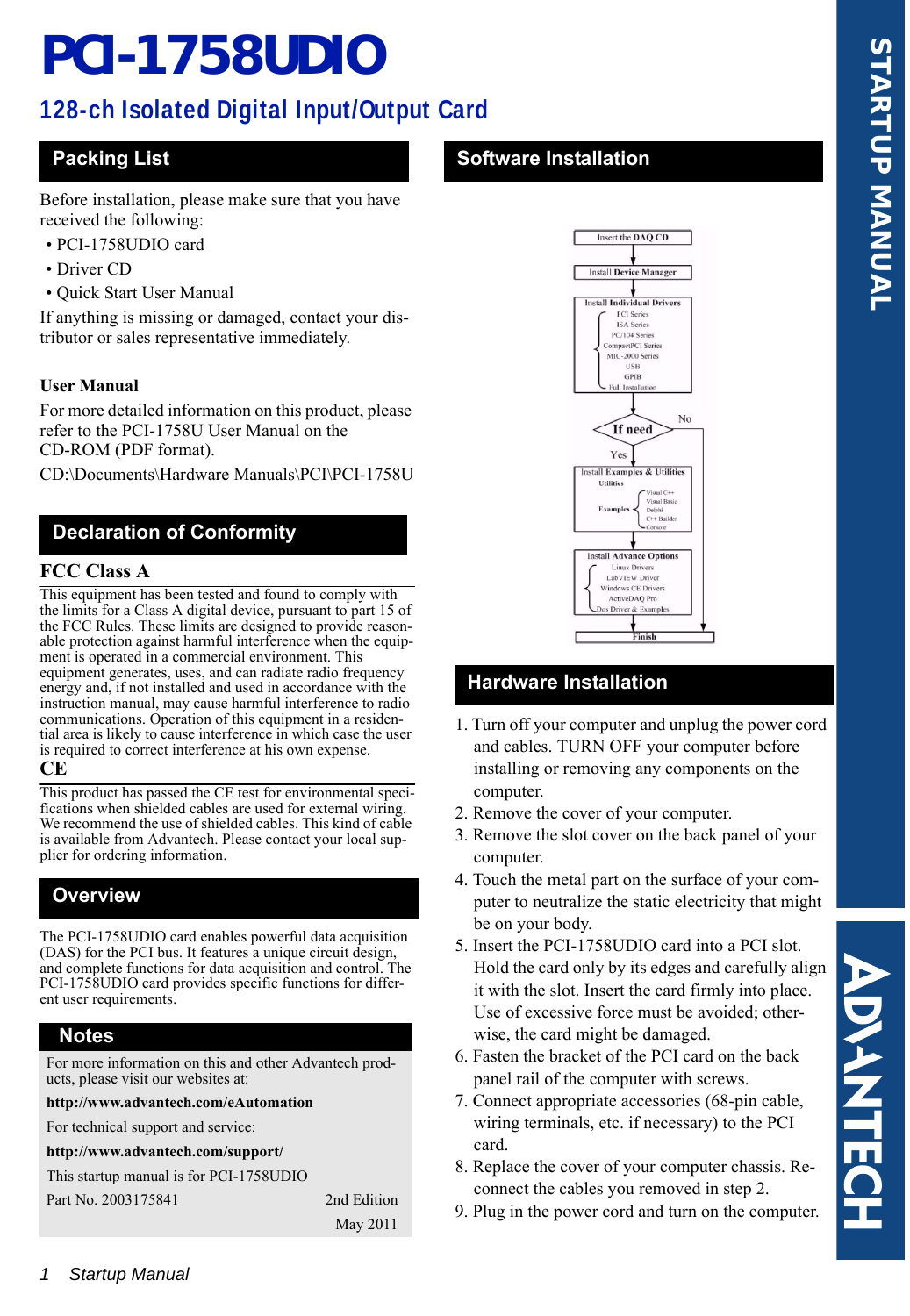#### **Pin Assignments**

The I/O connector on PCI-1758UDO is a MINI-SCSI HDRA-E100 Female connector.

Note: The PCL-101100S-1 (1m) shielded cable is especially designed for the PCI-1758U series to reduce noise in the analog signal lines.



| Signal Name | Reference |        | Direction Description                                |
|-------------|-----------|--------|------------------------------------------------------|
| P0 IDI00~07 | P01 COM   | Input  | Isolated Digital Input<br>of port 0                  |
| P1 IDI00~07 | P01 COM   | Input  | Isolated Digital Input<br>of port 1                  |
| P2 IDI00~07 | P23 COM   | Input  | Isolated Digital Input<br>of port 2                  |
| P3 IDI00~07 | P23 COM   | Input  | Isolated Digital Input<br>of port 3                  |
| P4 IDI00~07 | P45 COM   | Input  | Isolated Digital Input<br>of port 4                  |
| P5 IDI00~07 | P45 COM   | Input  | Isolated Digital Input<br>of port 5                  |
| P6 IDI00~07 | P67 COM   | Input  | <b>Isolated Digital Input</b><br>of port 6           |
| P7 IDI00~07 | P67 COM   | Input  | Isolated Digital Input<br>of port 7                  |
| P01 COM     |           |        | Common port of<br>Digital Input port 0<br>and port 1 |
| P23_COM     |           |        | Common port of<br>Digital Input port 2<br>and port 3 |
| P45 COM     |           |        | Common port of<br>Digital Input port 4<br>and port 5 |
| P67 COM     |           |        | Common port of<br>Digital Input port 6<br>and port 7 |
| P0 IDO00~07 | P01 COMM  | Output | Isolated Digital Out-<br>put of port 0               |
| P1 IDO00~07 | P01_COMM  | Output | <b>Isolated Digital Out-</b><br>put of port 1        |
| P2 IDO00~07 | P23 COMM  | Output | Isolated Digital Out-<br>put of port 2               |
| P3 IDO00~07 | P23 COMM  | Output | solated Digital Out-<br>put of port 3                |
| P4 IDO00~07 | P45 COMM  | Output | <b>Isolated Digital Out-</b><br>put of port 4        |
| P5 IDO00~07 | P45 COMM  | Output | <b>Isolated Digital Out-</b><br>put of port 5        |
| P6 IDO00~07 | P67 COMM  | Output | Isolated Digital Out-<br>put of port 6               |
| P7 IDO00~07 | P67 COMM  | Output | Isolated Digital Out-<br>put of port 7               |
| P01 COMM    |           |        | Negative external<br>power supply                    |
| P23 COMP    |           |        | Positive external<br>power supply                    |
| P45 COMP    |           |        | Positive external<br>power supply                    |
| P67 COMP    |           |        | Positive external<br>power supply                    |

Note: Each COMM pin can tolerate no more than 300 mA. Make sure that every COMM pin is properly connected to the equipment's ground (GND).

#### **Signal Connections**

PCI-1758UDIO has 64 isolated digital input channels designated:

P0\_IDI00~07, P1\_IDI00~07, P2\_IDI00~07, P3\_IDI00~07, P4\_IDI00~07, P5\_IDI00~07, P6\_IDI00~07, P7\_IDI00~07.